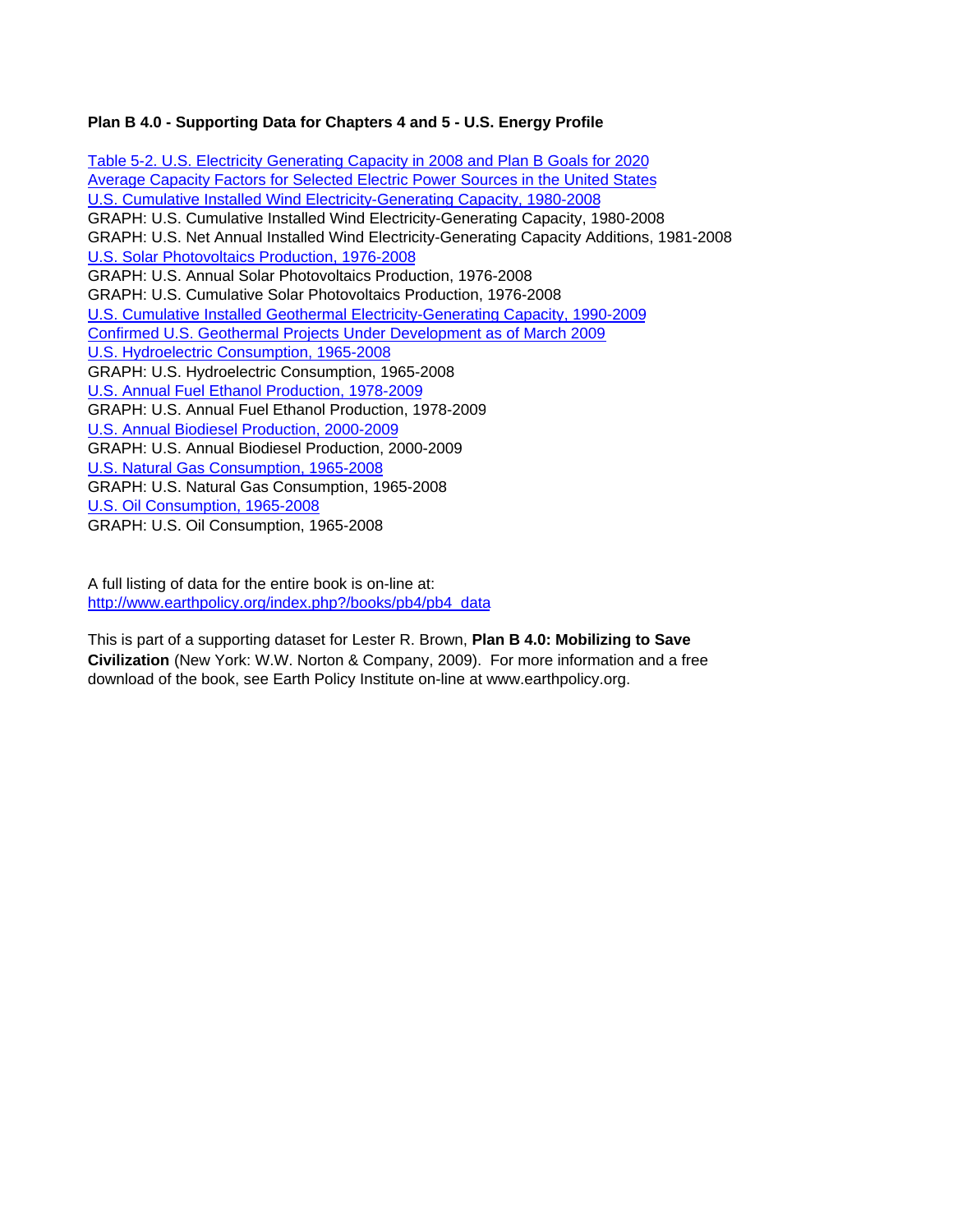|                                    | Installed                   | Installed  |             |                                 |
|------------------------------------|-----------------------------|------------|-------------|---------------------------------|
|                                    | Capacity                    | Capacity   | Electricity | Electricity                     |
| Source                             | 2008                        | 2020       |             | Generation 2008 Generation 2020 |
|                                    | <b>Electrical Gigawatts</b> |            | Petajoules  |                                 |
| <b>Fossil Fuels and Nuclear</b>    |                             |            |             |                                 |
| Coal                               | 337                         | 0          | 7,180       | 0                               |
| Oil                                | 62                          | 0          | 163         | $\Omega$                        |
| <b>Natural Gas</b>                 | 459                         | 140        | 3,199       | 900                             |
| Nuclear                            | 106                         | <u>106</u> | 2,900       | 2,900                           |
| Total                              | 965                         | 246        | 13,442      | 3,800                           |
| Renewables                         |                             |            |             |                                 |
| Wind                               | 25                          | 710        | 288         | 8,060                           |
| Rooftop Solar Electric Systems     |                             | 190        | 5           | 1,260                           |
| <b>Solar Electric Power Plants</b> | 0                           | 30         |             | 220                             |
| Solar Thermal Power Plants         | 0                           | 120        | 3           | 910                             |
| Geothermal                         | 3                           | 70         | 85          | 1,980                           |
| <b>Biomass</b>                     | 11                          | 40         | 246         | 960                             |
| Hydropower                         | <u>78</u>                   | 100        | 1,086       | 1,320                           |
| Total                              | 119                         | 1,260      | 1,714       | 14,710                          |

### **Table 5-2. U.S. Electricity Generating Capacity in 2008 and Plan B Goals for 2020**

Note: Columns may not add to totals due to rounding.

*Photovoltaics Until 2013* (Brussels: April 2009), p. 7 (total installed PV in the United States in 2008 estimated at 1,173 MW with 80 percent in rooftop electric systems and 20 percent in power plants); **Solar Thermal Power Plants** from DOE, National Renewable Energy Laboratory (NREL), "U.S. Parabolic Trough Power Source: **Fossil Fuels and Nuclear: 2008: Installed Capacity** from U.S. Department of Energy (DOE), Energy Information Administration (EIA), "Existing Capacity by Energy Source, 2007," and "Planned Nameplate Capacity Additions from New Generators, by Energy Source, 2008 through 2012," Tables 2.2 and 2.4 in *Electric Power Annual* (Washington, DC: January 2009), p. 25, and from Erik Shuster, *Tracking New Coal-Fired Power Plants* (Pittsburgh, PA: DOE, National Energy Technology Laboratory, January 2009); **Electricity Generation** calculated from DOE, EIA, "Electricity Net Generation: Total (All Sectors), Selected Years, 1949-2008," Table 8.2a in *Annual Energy Review 2008* (Washington, DC: June 2009), p. 230; **2020: Installed Capacity and Electricity Generation** calculated by backing out all coal- and oil-fired electricity generation, 70 percent of gas-powered electricity generation in 2006, and holding nuclear power generation at 2006 levels. **Renewables: 2008: Installed Capacity: Wind** from American Wind Energy Association, *American Wind Energy Association Annual Wind Energy Report - Year Ending 2008*  (Washington, DC: 2009), p. 4; **Rooftop Solar Electric Systems** and **Solar Electric Power Plants** estimated from European Photovoltaic Industry Association, *Global Market Outlook for* 

Plant Data," at www.nrel.gov/csp/troughnet/power\_plant\_data.html, updated 25 July 2008; **Geothermal**  estimated from Kara Slack, *U.S Geothermal Power Production and Development Update* (Washington, DC: Geothermal Energy Association, August 2008), p. 2 and Kara Slack, *U.S Geothermal Power Production and Development Update* (Washington, DC: Geothermal Energy

Association, March 2009), p. 3; **Biomass** estimated by assuming that 2008 installed capacity is the same as 2007 from DOE, EIA, *Electric Power Annual 2007* (Washington, DC: 2009), p. 24 (biomass includes wood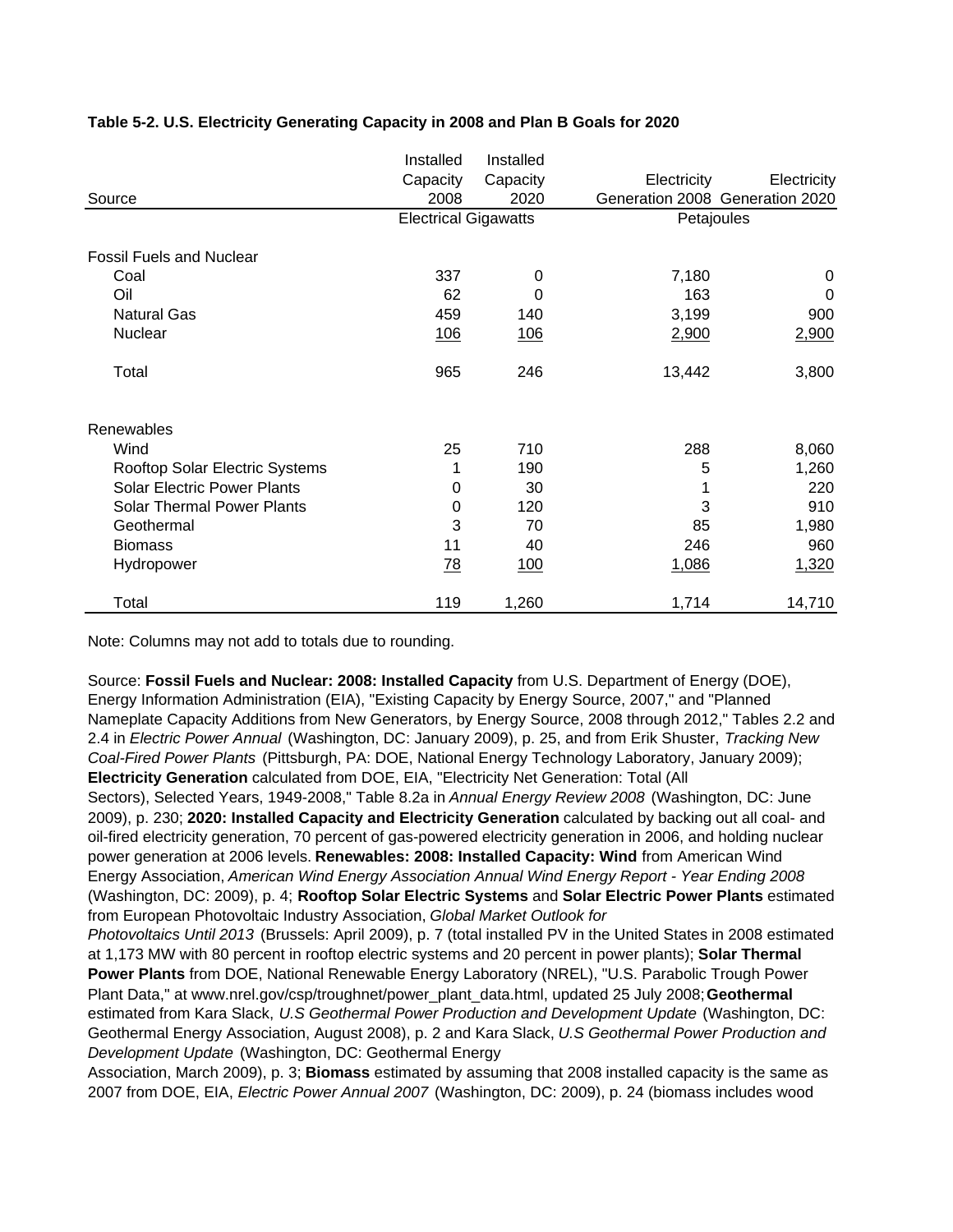and wood-derived fuels as well as biogenic municipal solid waste, landfill gas, sludge waste, agricultural byproducts); **Hydropower** estimated by assuming that 2008 installed capacity is the same as 2007 from DOE, EIA, *Electric Power Annual 2007* (Washington, DC: 2009), p. 22 (hydropower excludes pumped storage); **Electricity Generation** calculated by converting installed capacity into actual generation using capacity factors from DOE, NREL, *Power Technologies Energy Data Book*

(Golden, CO: August 2006), p. 201; **2020: Installed Capacity and Electricity Generation: Wind** assumes a growth rate of 32 percent from 2008 to 2020; **Rooftop Solar Electric Systems** calculated based on covering 23 percent of suitable rooftop area with PV and assuming 18 percent spacing and system (inverter) losses and an average power capacity of 12 watts per square foot; rooftop area from Maya Chaudhari, Lisa Frantzis, Tom Hoff, *PV Grid Connected Market Potential under a Cost Breakthrough Scenario* (Washington, DC: Navigant Consulting, September 2004); J. Paidipati, L. Frantzis, H. Sawyer, A. Kurrasch, *Rooftop Photovoltaics Market Penetration Scenarios* (Golden, CO:

DOE, NREL, February 2008); **Solar Electric Power Plants** assumes a growth rate of 51 percent from 2008 to 2020 (assumes an 8 percent inverter loss); **Solar Thermal Power Plants** assumes a growth rate of 60 percent from 2008 to 2020; **Geothermal** assumes a growth rate of 30 percent from 2008 to 2020; **Biomass**  includes forest and urban wood waste, as well as perennial crops such as switchgrass and fast-growing trees, estimated from DOE and U.S. Department of Agriculture, *Biomass as Feedstock for a Bioenergy and Bioproducts Industry: The Technical Feasibility of a Billion-Ton Annual Supply* (Washington, DC: April 2005); average energy for biomass is 13 million Btus per ton from DOE, NREL,

*Power Technologies Energy Data Book* (Golden, CO: 2005); average power plant heat rate of 9,000 Btu/kWh from DOE, EIA, *Assumptions to the Annual Energy Outlook 2005 with Projections to 2025*  (Washington, DC: 2005); **Hydropower** assumes an additional 20,000 MW of capacity from new small hydropower, capacity gains at existing dams, new conventional hydropower at currently existing non-powered dams, ocean wave and hydrokinetic technologies from Electric Power Research Institute, *Assessment of Waterpower Potential and Development Needs* (Palo Alto, CA: 2007), p. vii.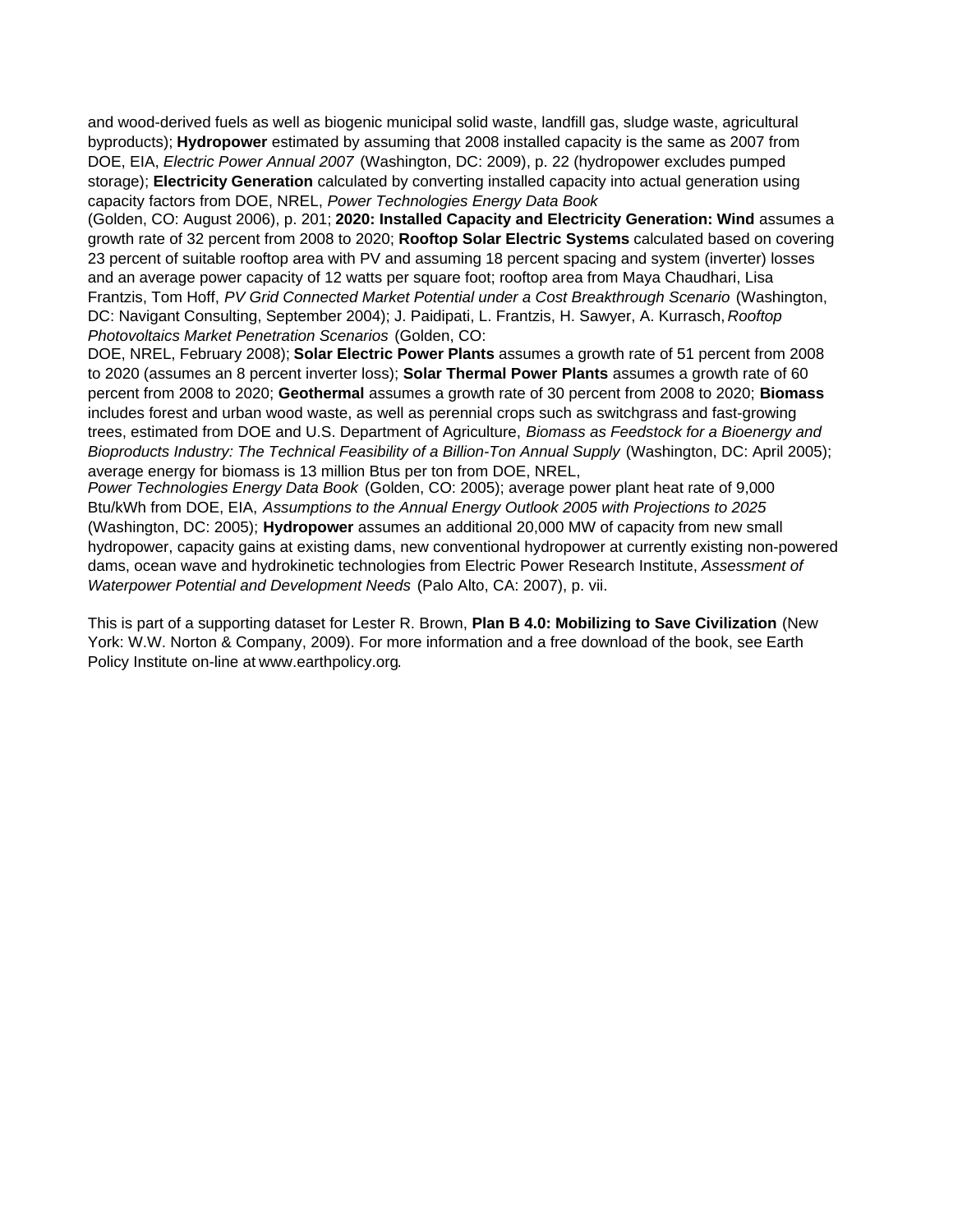### **Average Capacity Factors for Selected Electric Power Sources in the United States**

| Source                   | Capacity Factor |
|--------------------------|-----------------|
|                          | Percent         |
|                          |                 |
| Fossil Fuels and Nuclear |                 |
| Coal                     | 72.2            |
| Oil                      | 18.9            |
| Natural Gas              | 37.3            |
| Nuclear                  | 89.8            |
|                          |                 |
| Renewables               |                 |
| Wind                     | 36.0            |
| Solar Photovoltaics      | 22.5            |
| Solar Thermal            | 24.4            |
| Geothermal               | 90.0            |
| Biomass                  | 80.0            |
| Hydropower               | 44.2            |

Note: Capacity factor is the ratio of actual electricity generated during a period of time (usually one year) to the electricity that could have been generated over that same period with continuous operation at full power. Capacity factors given here represent averages for a range of recent years.

Source: Fossil fuels and Nuclear from "Average Capacity Factors by Energy Source, 1996 through 2007," Table A.6 in DOE, Energy Information Administration, *Electric Power Annual 2007* (Washington, DC: January 2009); Renewables from U.S. Department of Energy (DOE), National Renewable Energy Laboratory, *Power Technologies Energy Data Book* (Golden, CO: August 2006), p. 201.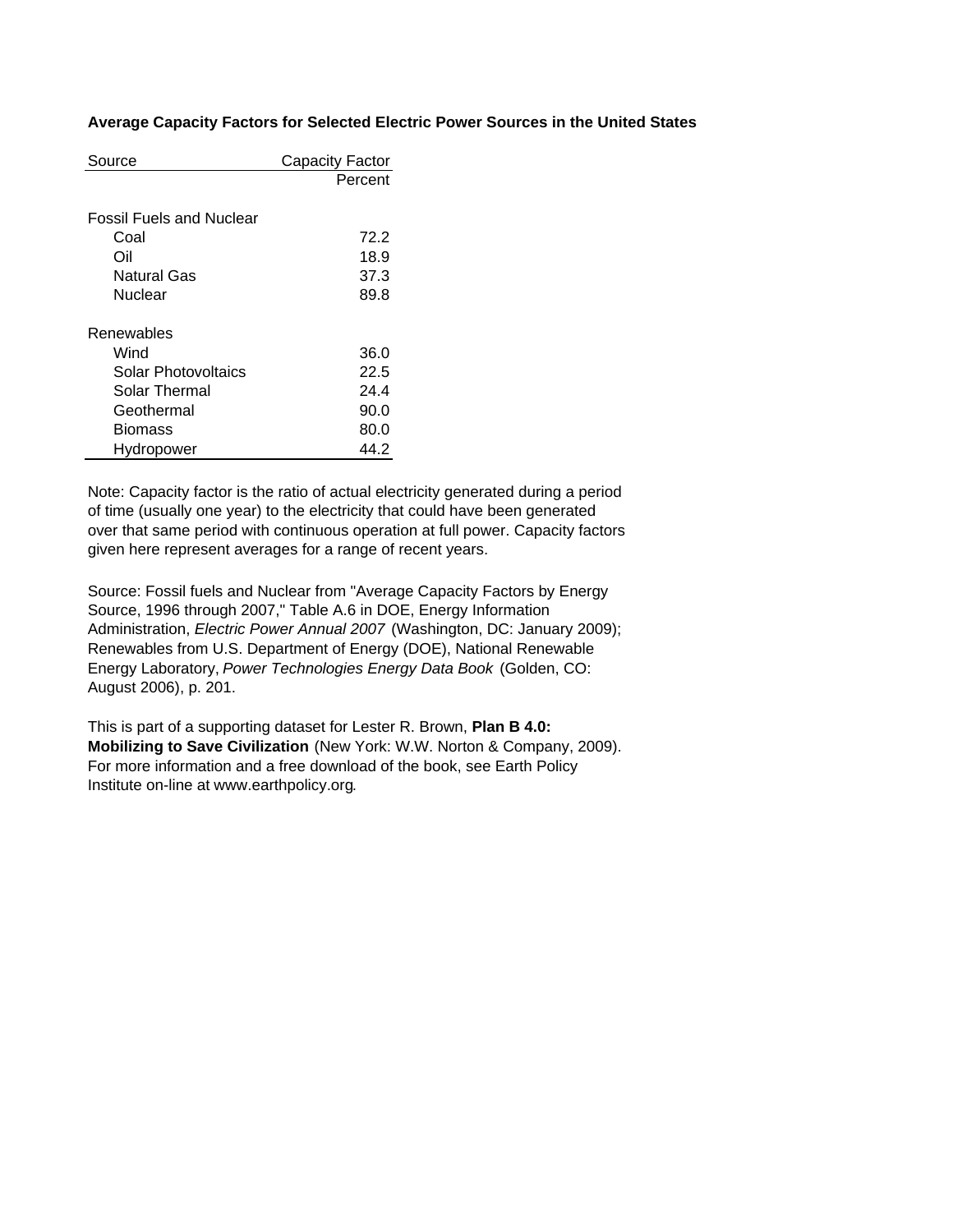### **U.S. Cumulative Installed Wind Electricity-Generating Capacity, 1980-2008**

|      | Cumulative                | Net Annual |
|------|---------------------------|------------|
| Year | <b>Installed Capacity</b> | Addition*  |
|      | Megawatts                 |            |
|      |                           |            |
| 1980 | 8                         |            |
| 1981 | 18                        | 10         |
| 1982 | 84                        | 66         |
| 1983 | 254                       | 170        |
| 1984 | 653                       | 399        |
| 1985 | 945                       | 292        |
| 1986 | 1,265                     | 320        |
| 1987 | 1,333                     | 68         |
| 1988 | 1,231                     | $-102$     |
| 1989 | 1,332                     | 101        |
| 1990 | 1,484                     | 152        |
| 1991 | 1,709                     | 225        |
| 1992 | 1,680                     | -29        |
| 1993 | 1,635                     | $-45$      |
| 1994 | 1,663                     | 28         |
| 1995 | 1,612                     | $-51$      |
| 1996 | 1,614                     | 2          |
| 1997 | 1,611                     | -3         |
| 1998 | 1,837                     | 226        |
| 1999 | 2,490                     | 653        |
| 2000 | 2,578                     | 88         |
| 2001 | 4,275                     | 1,697      |
| 2002 | 4,685                     | 410        |
| 2003 | 6,372                     | 1,687      |
| 2004 | 6,725                     | 353        |
| 2005 | 9,149                     | 2,424      |
| 2006 | 11,575                    | 2,426      |
| 2007 | 16,824                    | 5,249      |
| 2008 | 25,170                    | 8,346      |

\* Note: Net annual addition equals new installations minus retirements.

Source: Compiled by Earth Policy Institute using 1980-1999 data from Worldwatch Institute, *Signposts 2001* , CD-ROM (Washington, DC: 2001); 2000-2008 data from Global Wind Energy Council (GWEC), *Global Wind 2008 Report* (Brussels: 2009), p. 57.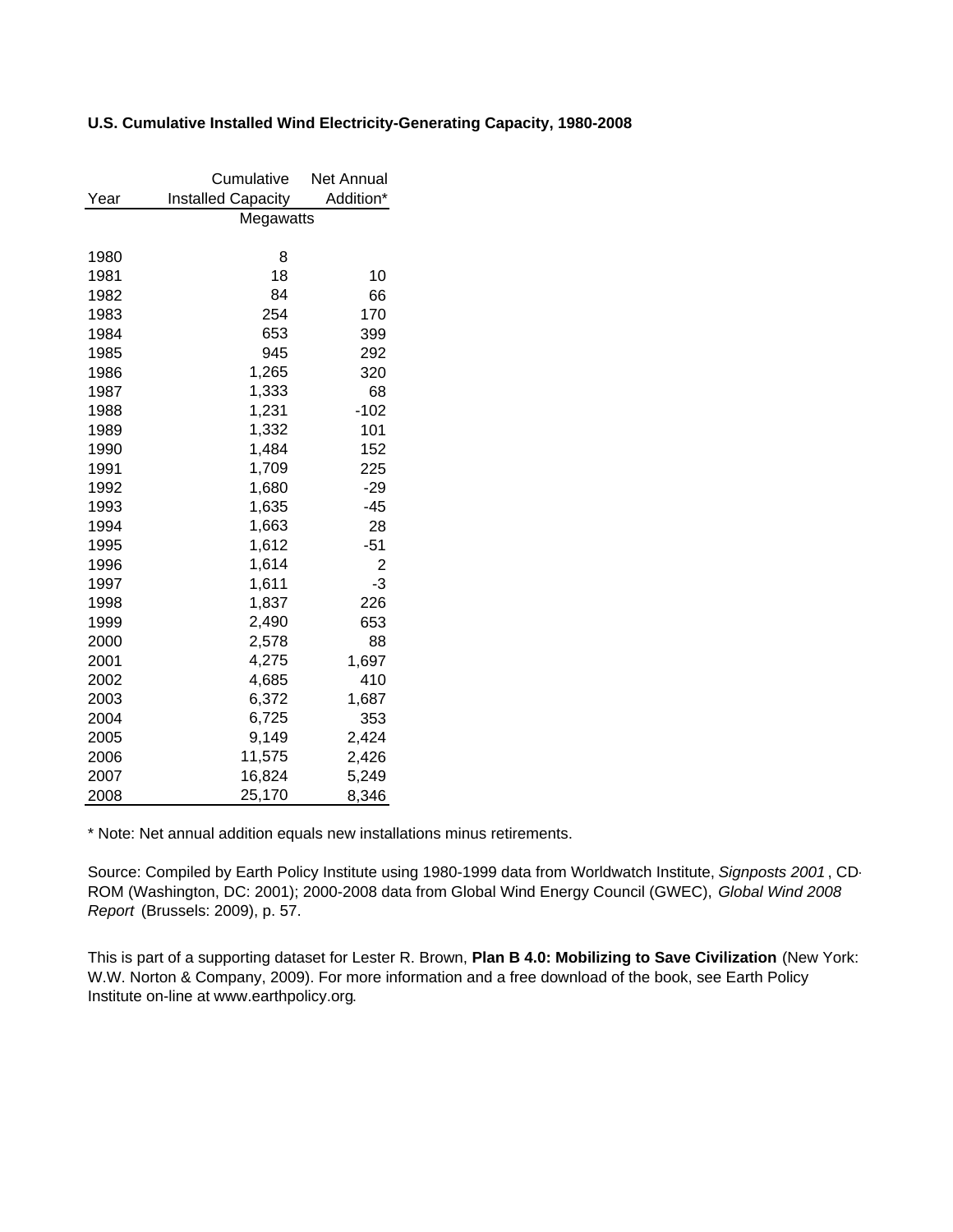

U.S. Cumulative Installed Wind Electricity-Generating Capacity, 1980-2008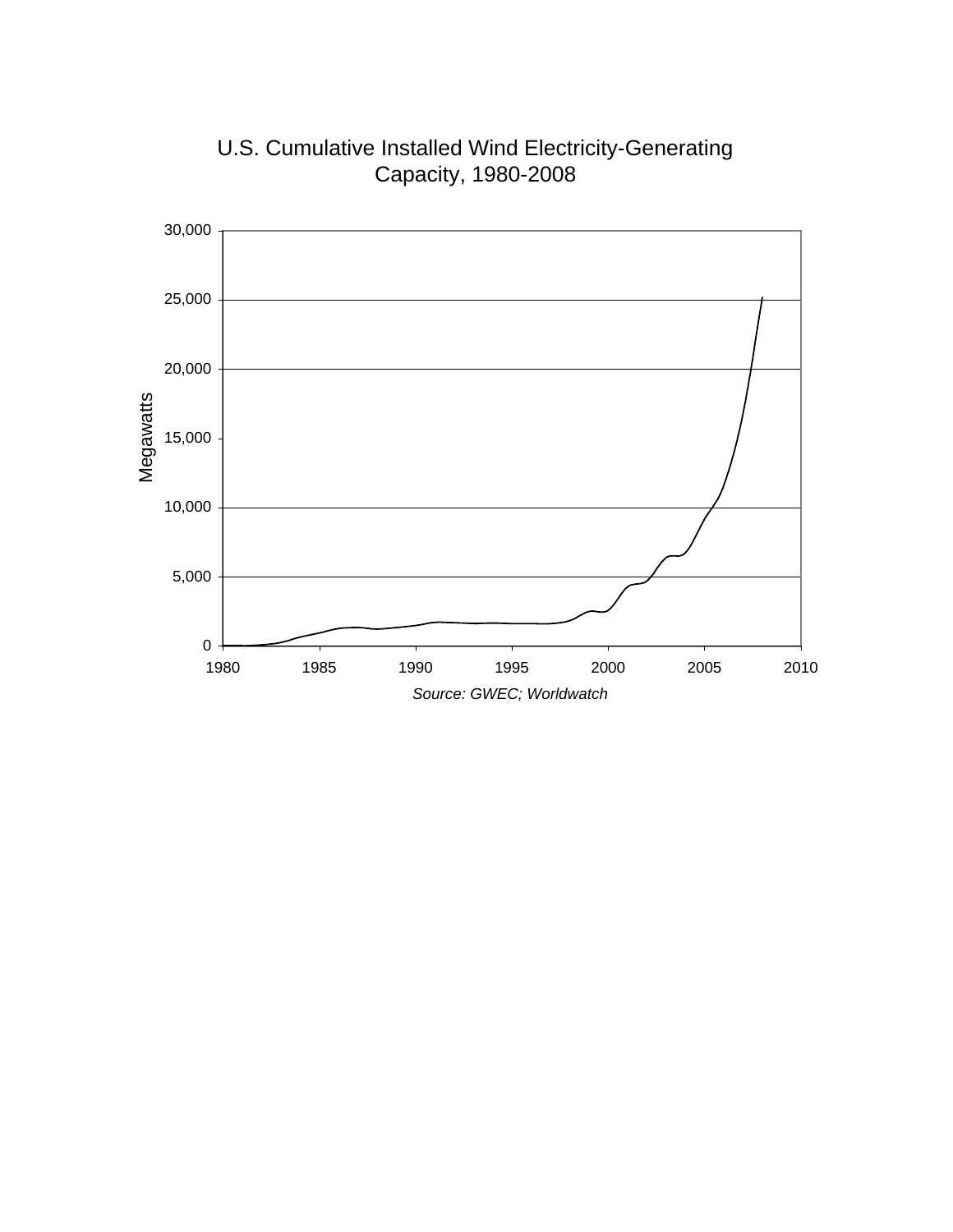

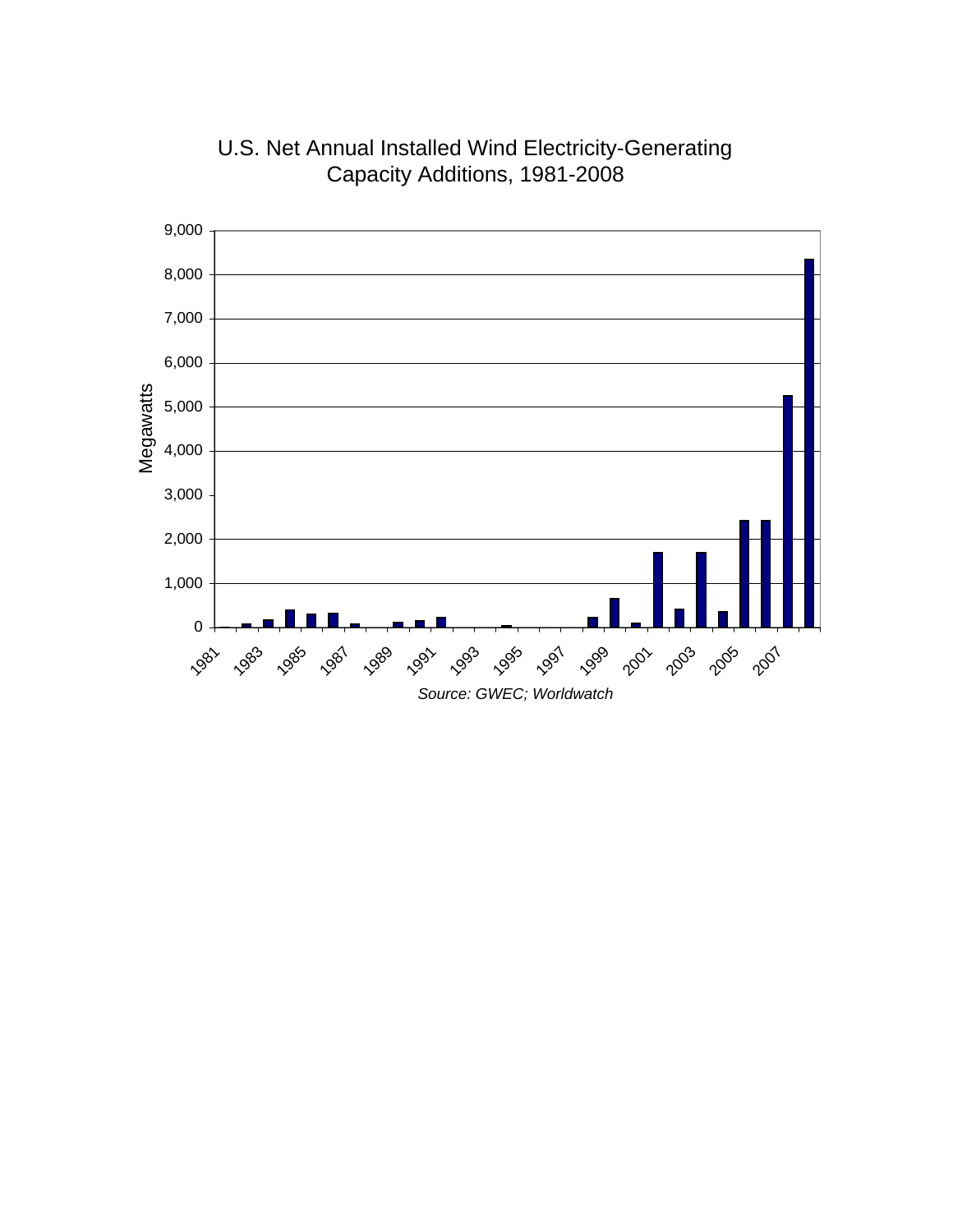## **U.S. Solar Photovoltaics Production, 1976-2008**

| Year | <b>Annual Production</b> | <b>Cumulative Production</b> |
|------|--------------------------|------------------------------|
|      | Megawatts                |                              |
| 1976 | 0.3                      | 0.3                          |
| 1977 | 0.4                      | 0.7                          |
| 1978 | 0.8                      | 1.6                          |
| 1979 | 1.2                      | 2.8                          |
| 1980 | 2.5                      | 5.3                          |
| 1981 | 3.5                      | 8.8                          |
| 1982 | 5.2                      | 14.0                         |
| 1983 | 8.2                      | 22.2                         |
| 1984 | 8.0                      | 30.2                         |
| 1985 | 7.7                      | 37.9                         |
| 1986 | 7.1                      | 45.0                         |
| 1987 | 8.7                      | 53.7                         |
| 1988 | 11.1                     | 64.8                         |
| 1989 | 14.1                     | 78.9                         |
| 1990 | 14.8                     | 93.7                         |
| 1991 | 17.1                     | 110.8                        |
| 1992 | 18.1                     | 128.9                        |
| 1993 | 22.4                     | 151.4                        |
| 1994 | 25.6                     | 177.0                        |
| 1995 | 34.8                     | 211.8                        |
| 1996 | 38.9                     | 250.6                        |
| 1997 | 51.0                     | 301.6                        |
| 1998 | 53.7                     | 355.3                        |
| 1999 | 60.8                     | 416.1                        |
| 2000 | 75.0                     | 491.1                        |
| 2001 | 100.3                    | 591.4                        |
| 2002 | 120.6                    | 712.0                        |
| 2003 | 103.0                    | 815.0                        |
| 2004 | 138.7                    | 953.7                        |
| 2005 | 153.1                    | 1,106.8                      |
| 2006 | 177.6                    | 1,284.4                      |
| 2007 | 270.6                    | 1,555.0                      |
| 2008 | 412.0                    | 1,967.0                      |

Source: Compiled by Earth Policy Institute with 1976-1993 from Hillary Flynn, Content Manager at Prometheus Institute for Sustainable Development, Cambridge, MA, email to Joseph Florence, Earth Policy Institute, 21 March 2006; 1994-2000 data from Worldwatch Institute, *Signposts 2004* , CD-ROM (Washington, DC: 2005); 2001-2008 from Prometheus Institute and Greentech Media, "25th Annual Data Collection Results: PV Production Explodes in 2008," *PVNews* , vol. 28, no. 4 (April 2009), pp. 15-18.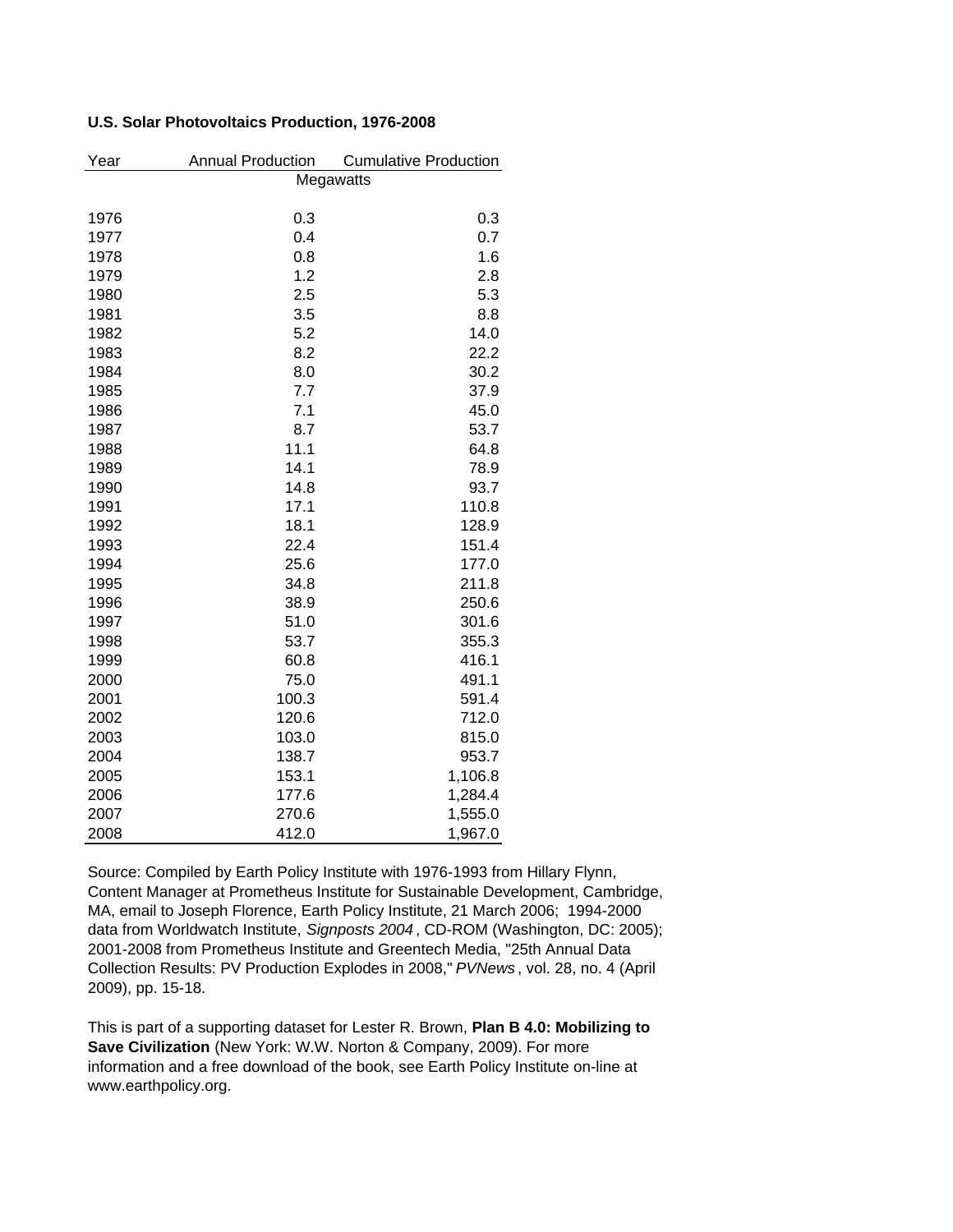

U.S. Annual Solar Photovoltaics Production, 1976-2008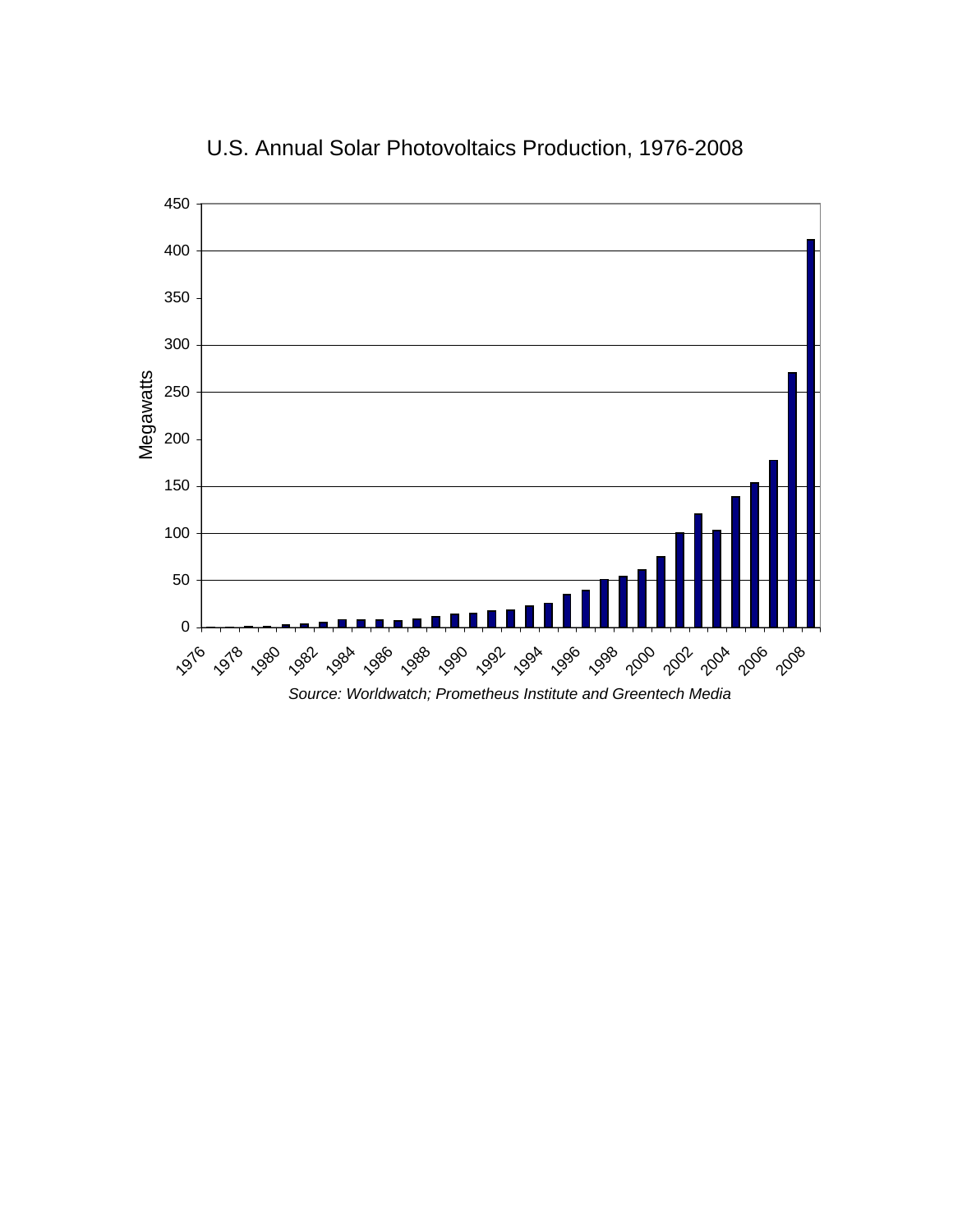

U.S. Cumulative Solar Photovoltaics Production, 1976-2008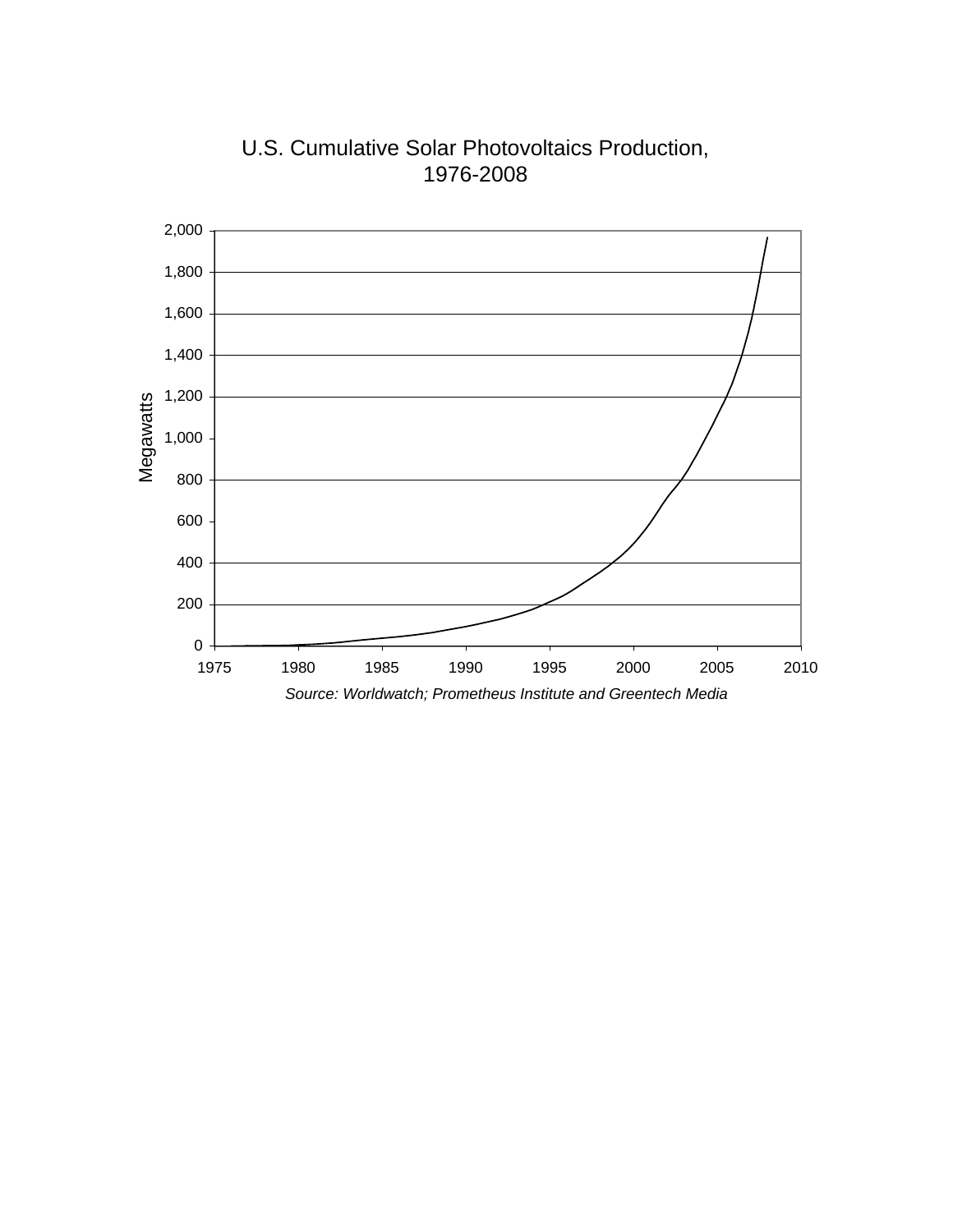### **U.S. Cumulative Installed Geothermal Electricity-Generating Capacity, 1990-2009**

|      | Cumulative Installed |
|------|----------------------|
| Year | Capacity             |
|      | Megawatts            |
|      |                      |
| 1990 | 2,775                |
| 1995 | 2,817                |
| 2000 | 2,228                |
| 2005 | 2,564                |
| 2009 | 3,040                |

\* Note: Installed capacity as of March 2009.

Source: Compiled by Earth Policy Institute with 1990 and 1995 from International Geothermal Association, "Installed Generating Capacity," at http://iga.igg.cnr.it/geoworld/geoworld.php?sub=elgen, updated 3 July 2009; 2000 and 2005 from Ruggero Bertani, "World Geothermal Generation in 2007," *GHC Bulletin* , September 2007, p. 9; 2009 from Kara Slack, *U.S. Geothermal Power Production and Development Update* (Washington, DC: Geothermal Energy Association, March 2009), p. 3.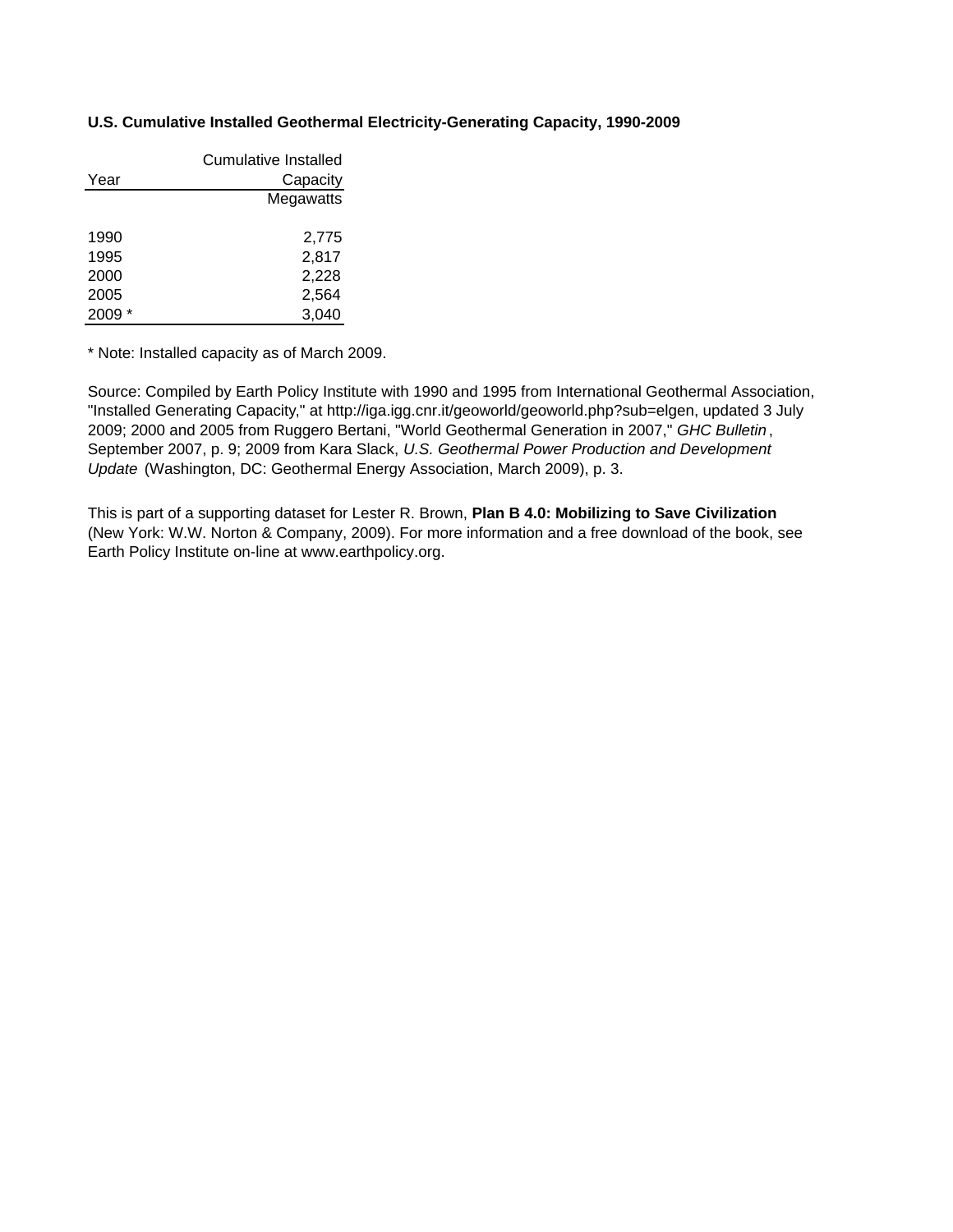|                           |           | <b>Expected Capacity</b> |            |
|---------------------------|-----------|--------------------------|------------|
|                           | Number of |                          |            |
| State                     | Projects  | Low Range                | High Range |
|                           |           | Megawatts                |            |
| Alaska                    | 5         | 60.0                     | 100.0      |
| Arizona                   | 1         | 2.0                      | 20.0       |
| California                | 27        | 1,038.6                  | 1,327.6    |
| Colorado                  | 1         | 10.0                     | 10.0       |
| Florida                   | 1         | 0.2                      | 1.0        |
| Hawaii <sup>(1)</sup>     | 2         | 8.0                      | 8.0        |
| Idaho                     | 5         | 238.0                    | 326.0      |
| Nevada                    | 58        | 1,692.4                  | 3,172.4    |
| New Mexico                | 1         | 10.0                     | 10.0       |
| Oregon                    | 12        | 292.4                    | 318.4      |
| Utah                      | 7         | 194.0                    | 194.0      |
| Washington <sup>(2)</sup> | 1         | n.a.                     | n.a.       |
| Total                     | 121       | 3,545.6                  | 5,487.4    |

## **Confirmed U.S. Geothermal Projects Under Development as of March 2009**

Notes: <sup>(1)</sup> Expected capacity only reported for one of the two projects (8 megawatts); <sup>(2)</sup> Expected capacity not reported.

Source: Kara Slack, *U.S. Geothermal Power Production and Development Update* (Washington, DC: Geothermal Energy Association, March 2009), p. 9.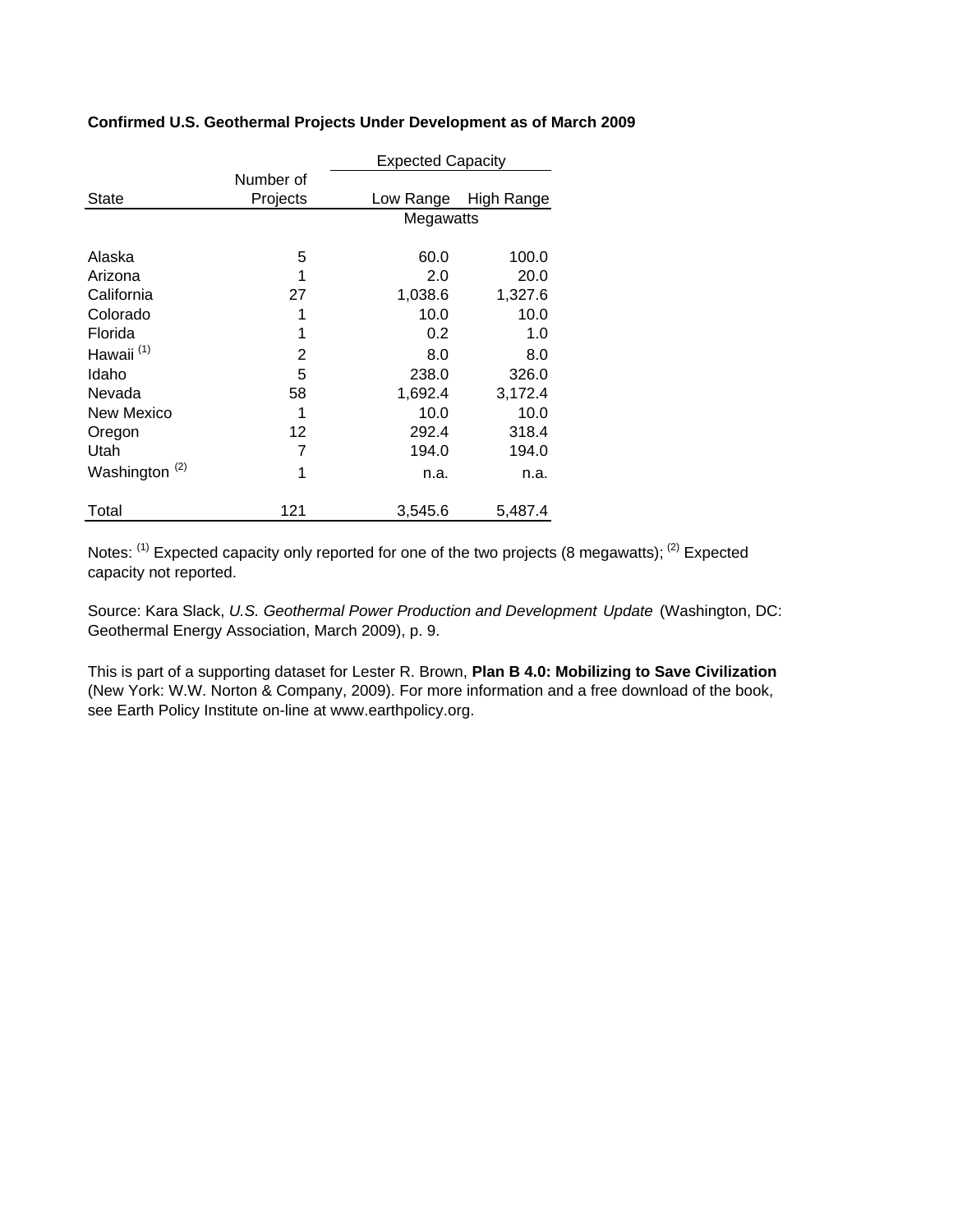## **U.S. Hydroelectric Consumption, 1965-2008**

| Year | Consumption                   |
|------|-------------------------------|
|      | <b>Billion Kilowatt-hours</b> |
|      |                               |
| 1965 | 199                           |
| 1966 | 200                           |
| 1967 | 227                           |
| 1968 | 228                           |
| 1969 | 256                           |
| 1970 | 253                           |
| 1971 | 272                           |
| 1972 | 279                           |
| 1973 | 278                           |
| 1974 | 307                           |
| 1975 | 306                           |
| 1976 | 290                           |
| 1977 | 226                           |
| 1978 | 286                           |
| 1979 | 286                           |
| 1980 | 282                           |
| 1981 | 267                           |
| 1982 | 316                           |
| 1983 | 339                           |
| 1984 | 328                           |
| 1985 | 287                           |
| 1986 | 297                           |
| 1987 | 255                           |
| 1988 | 228                           |
| 1989 | 275                           |
| 1990 | 296                           |
| 1991 | 292                           |
| 1992 | 256                           |
| 1993 | 283                           |
| 1994 | 263                           |
| 1995 | 314                           |
| 1996 | 351                           |
| 1997 | 360                           |
| 1998 | 327                           |
| 1999 | 323                           |
| 2000 | 278                           |
| 2001 | 219                           |
| 2002 | 267                           |
| 2003 | 279                           |
| 2004 | 271                           |
| 2005 | 273                           |
| 2006 | 292                           |
| 2007 | 250                           |
| 2008 | 251                           |

Source: BP, *Statistical Review of World Energy June 2009* (London: 2009).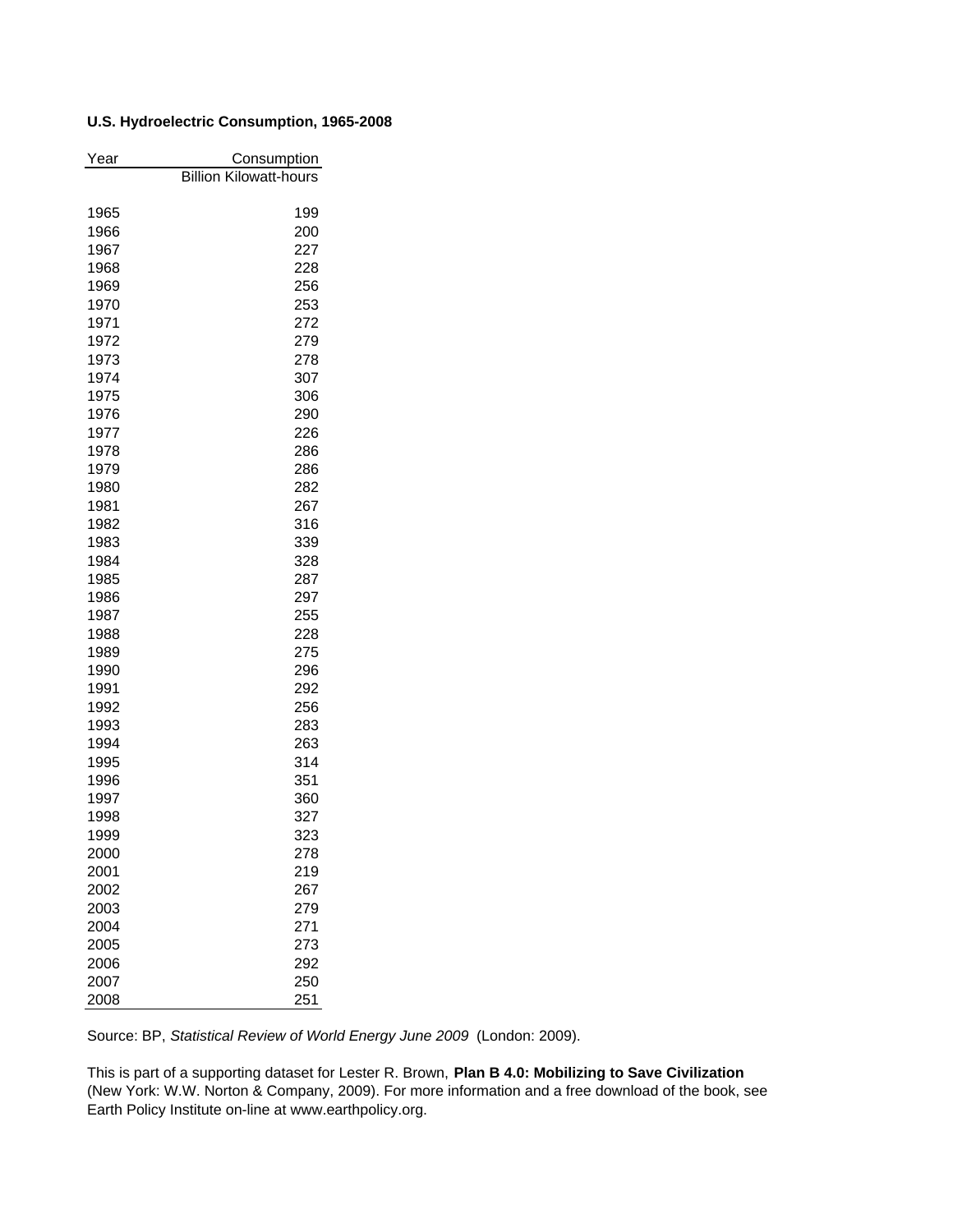

U.S. Hydroelectric Consumption, 1965-2008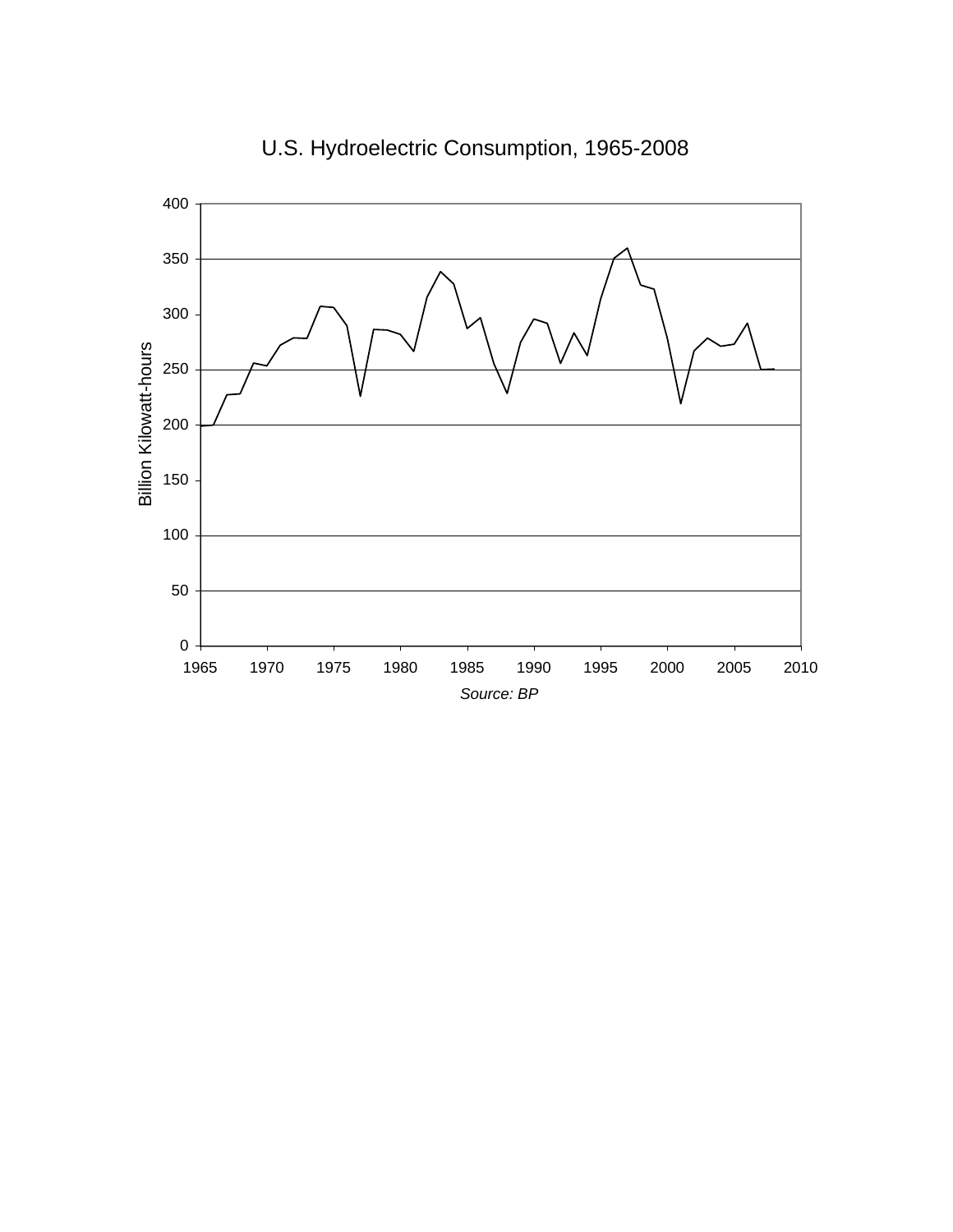#### **U.S. Annual Fuel Ethanol Production, 1978-2009**

| Year      | <b>Annual Production</b> |
|-----------|--------------------------|
|           | <b>Million Gallons</b>   |
|           |                          |
| 1978      | 10                       |
| 1979      | 40                       |
| 1980      | 175                      |
| 1981      | 215                      |
| 1982      | 350                      |
| 1983      | 375                      |
| 1984      | 430                      |
| 1985      | 610                      |
| 1986      | 710                      |
| 1987      | 830                      |
| 1988      | 845                      |
| 1989      | 870                      |
| 1990      | 900                      |
| 1991      | 950                      |
| 1992      | 1,100                    |
| 1993      | 1,200                    |
| 1994      | 1,350                    |
| 1995      | 1,400                    |
| 1996      | 1,100                    |
| 1997      | 1,300                    |
| 1998      | 1,387                    |
| 1999      | 1,472                    |
| 2000      | 1,630                    |
| 2001      | 1,766                    |
| 2002      | 2,153                    |
| 2003      | 2,805                    |
| 2004      | 3,409                    |
| 2005      | 3,898                    |
| 2006      | 4,856                    |
| 2007      | 6,486                    |
| 2008      | 9,238                    |
| 2009<br>* | 10,197                   |

\* Projection.

Source: Source: Compiled by Earth Policy Institute with data for 1978-1998 from F.O. Licht, *World Ethanol and Biofuels Report*, vol. 6, no. 4 (23 October 2007), p. 63; 1999-2009 from F.O. Licht, *World Ethanol and Biofuels Report*, vol. 7, no. 18 (26 May 2009), p. 365.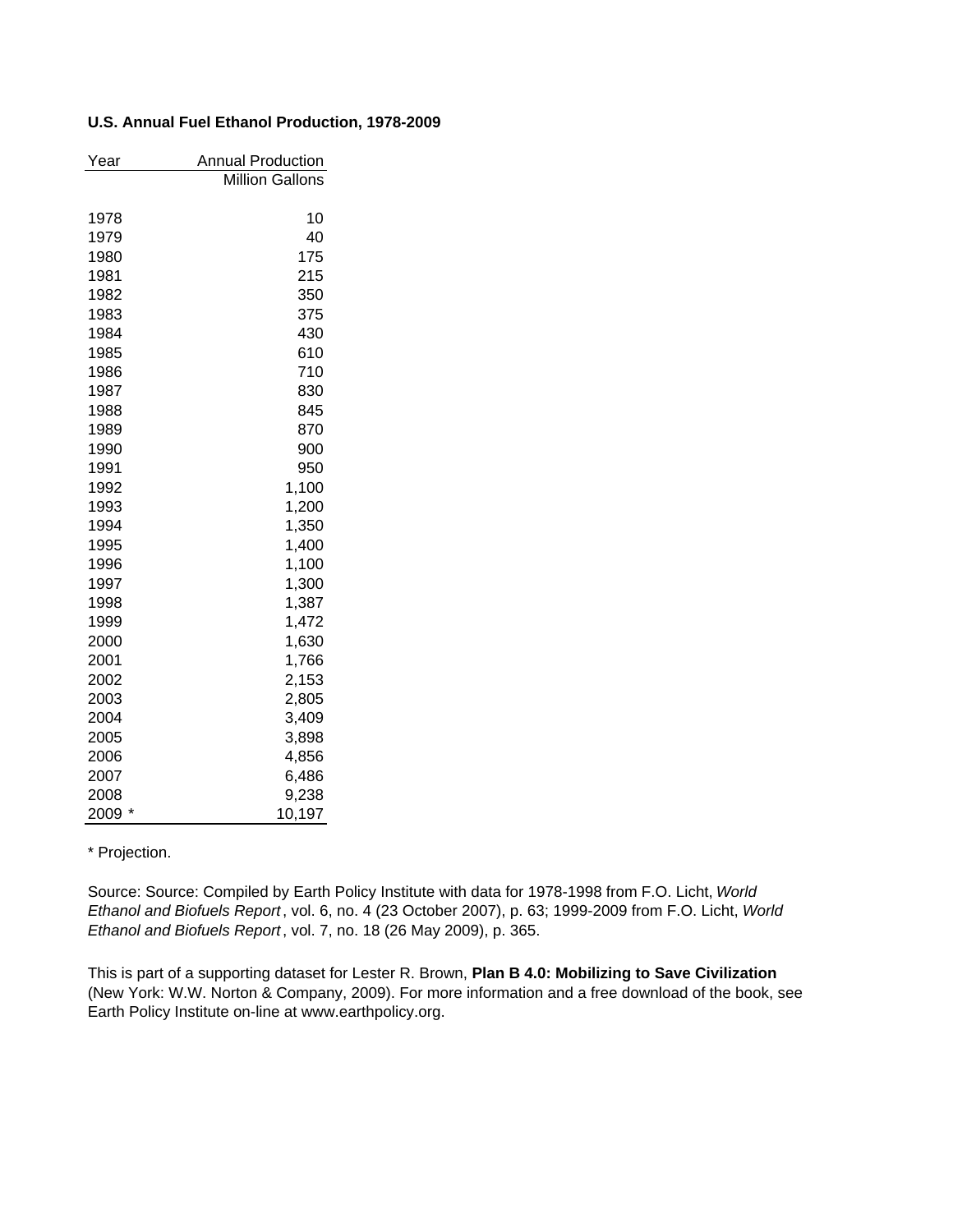

U.S. Annual Fuel Ethanol Production, 1978-2009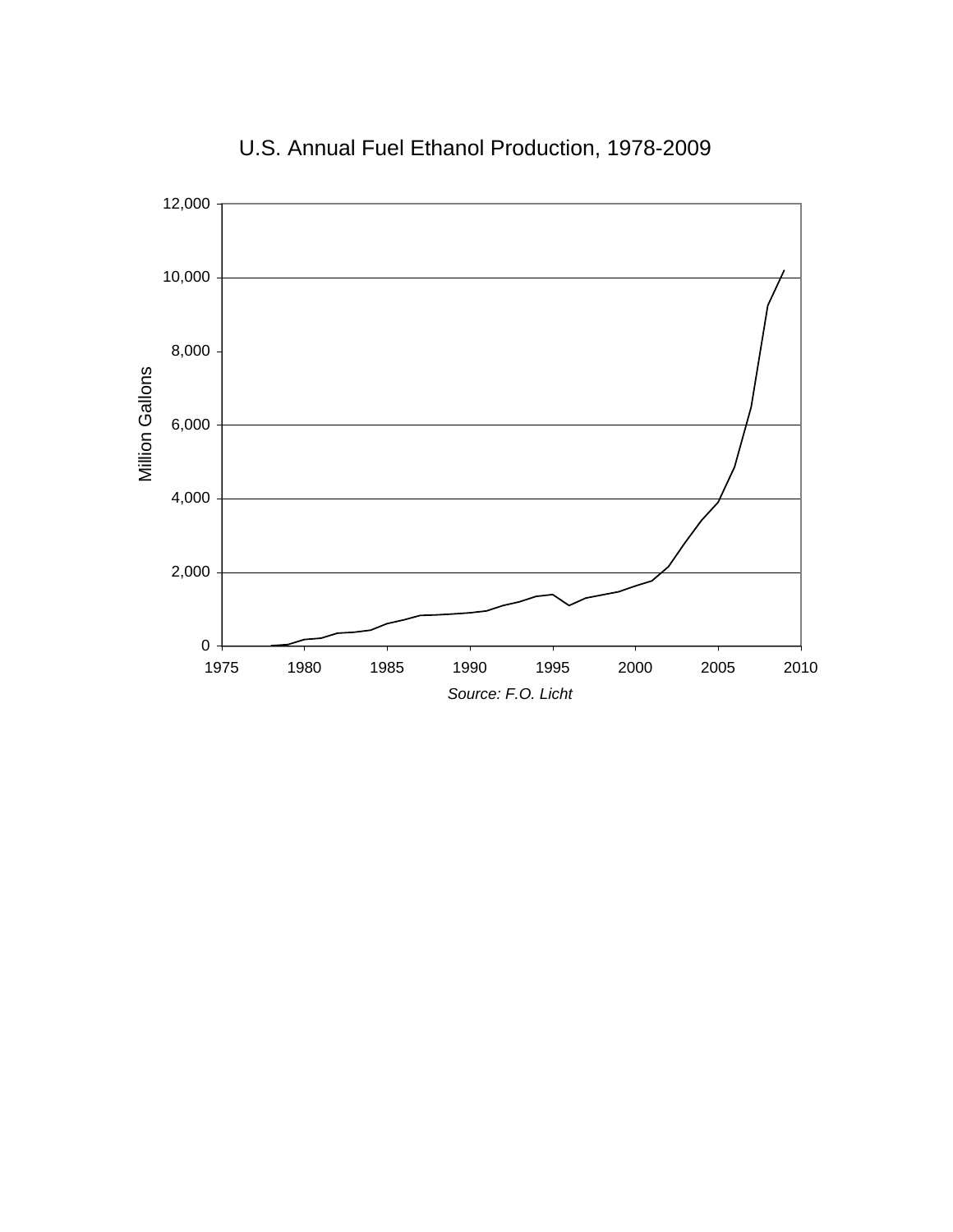### **U.S. Annual Biodiesel Production, 2000-2009**

| Year | Production             |
|------|------------------------|
|      | <b>Million Gallons</b> |
|      |                        |
| 2000 | 2                      |
| 2001 | 5                      |
| 2002 | 15                     |
| 2003 | 20                     |
| 2004 | 37                     |
| 2005 | 118                    |
| 2006 | 246                    |
| 2007 | 512                    |
| 2008 | 711                    |
| 2009 | 450                    |

\* Projection.

Source: Compiled by Earth Policy Institute with 2000-2004 data from F.O. Licht, *World Ethanol and Biofuels Report* , vol. 7, no. 2 (23 September 2008), p. 29; 2005-2009 data from F.O. Licht, *World Ethanol and Biofuels Report* , vol. 7, no. 14, (26 March 2009), p. 288.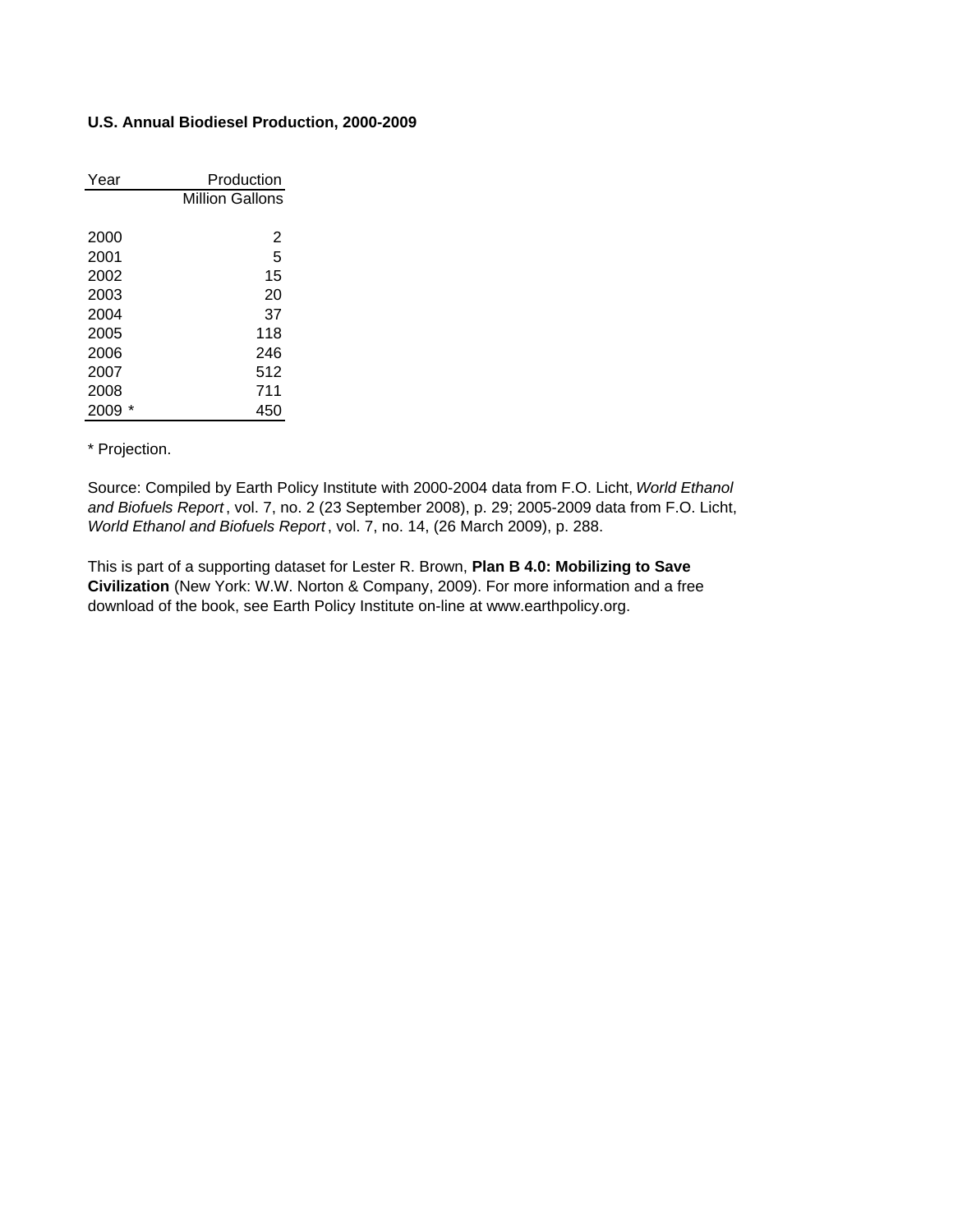

# U.S. Annual Biodiesel Production, 2000-2009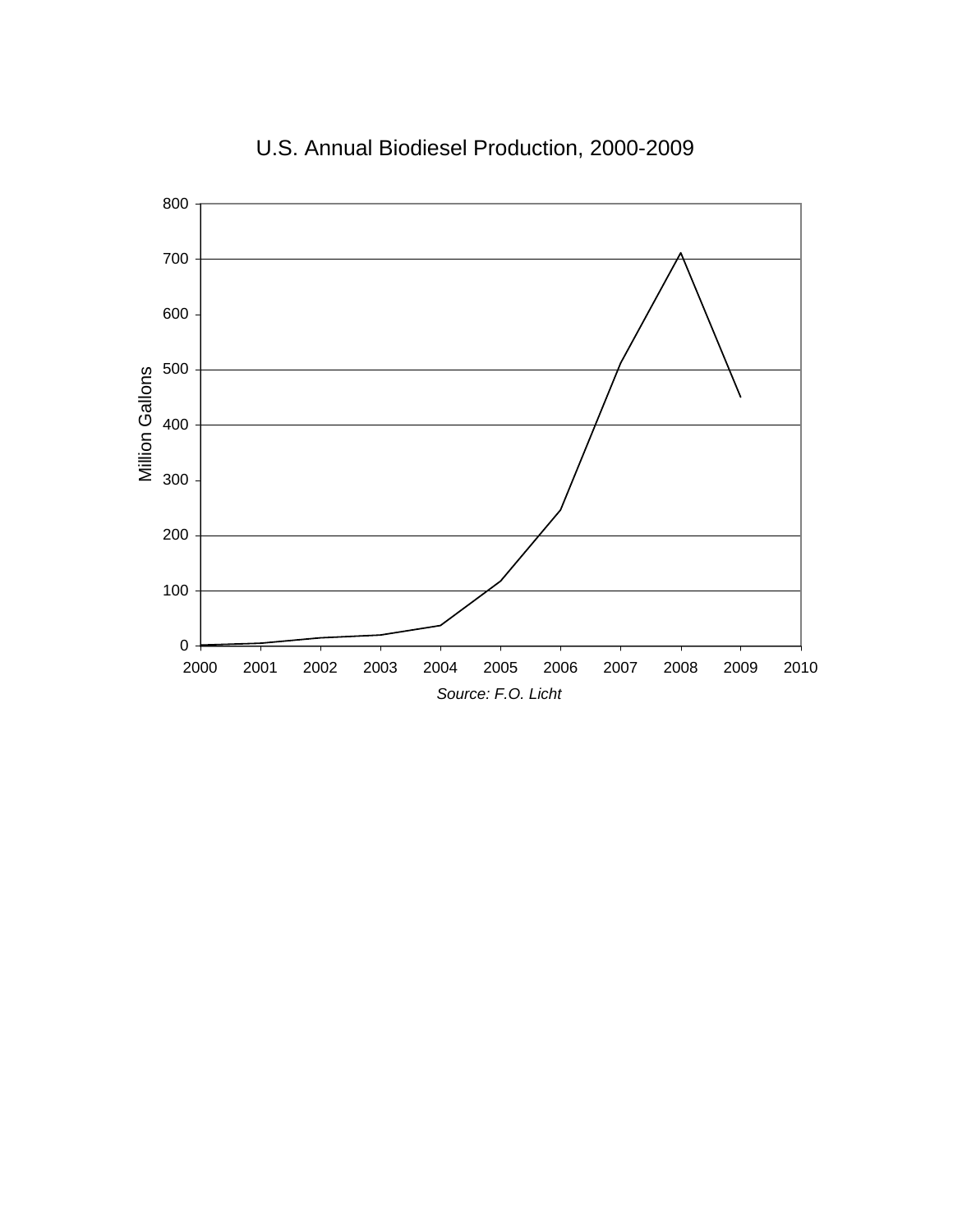## **U.S. Natural Gas Consumption, 1965-2008**

| Year         | Consumption                 |
|--------------|-----------------------------|
|              | Million Tons Oil Equivalent |
|              |                             |
| 1965         | 397                         |
| 1966         | 428                         |
| 1967         | 452                         |
| 1968         | 484                         |
| 1969         | 521                         |
| 1970         | 549                         |
| 1971         | 566                         |
| 1972         | 572                         |
| 1973         | 567                         |
| 1974         | 548                         |
| 1975         | 503                         |
| 1976         | 513                         |
| 1977         | 502                         |
| 1978         | 504                         |
| 1979         | 521                         |
| 1980<br>1981 | 510<br>498                  |
| 1982         | 463                         |
| 1983         | 434                         |
| 1984         | 464                         |
| 1985         | 446                         |
| 1986         | 418                         |
| 1987         | 445                         |
| 1988         | 465                         |
| 1989         | 494                         |
| 1990         | 494                         |
| 1991         | 505                         |
| 1992         | 522                         |
| 1993         | 535                         |
| 1994         | 548                         |
| 1995         | 571                         |
| 1996         | 582                         |
| 1997         | 585                         |
| 1998         | 575                         |
| 1999         | 577                         |
| 2000         | 600                         |
| 2001         | 574                         |
| 2002         | 594                         |
| 2003         | 577                         |
| 2004         | 578                         |
| 2005         | 569                         |
| 2006         | 560                         |
| 2007         | 595                         |
| 2008         | 601                         |

Source: BP, *Statistical Review of World Energy June 2009* (London: 2009).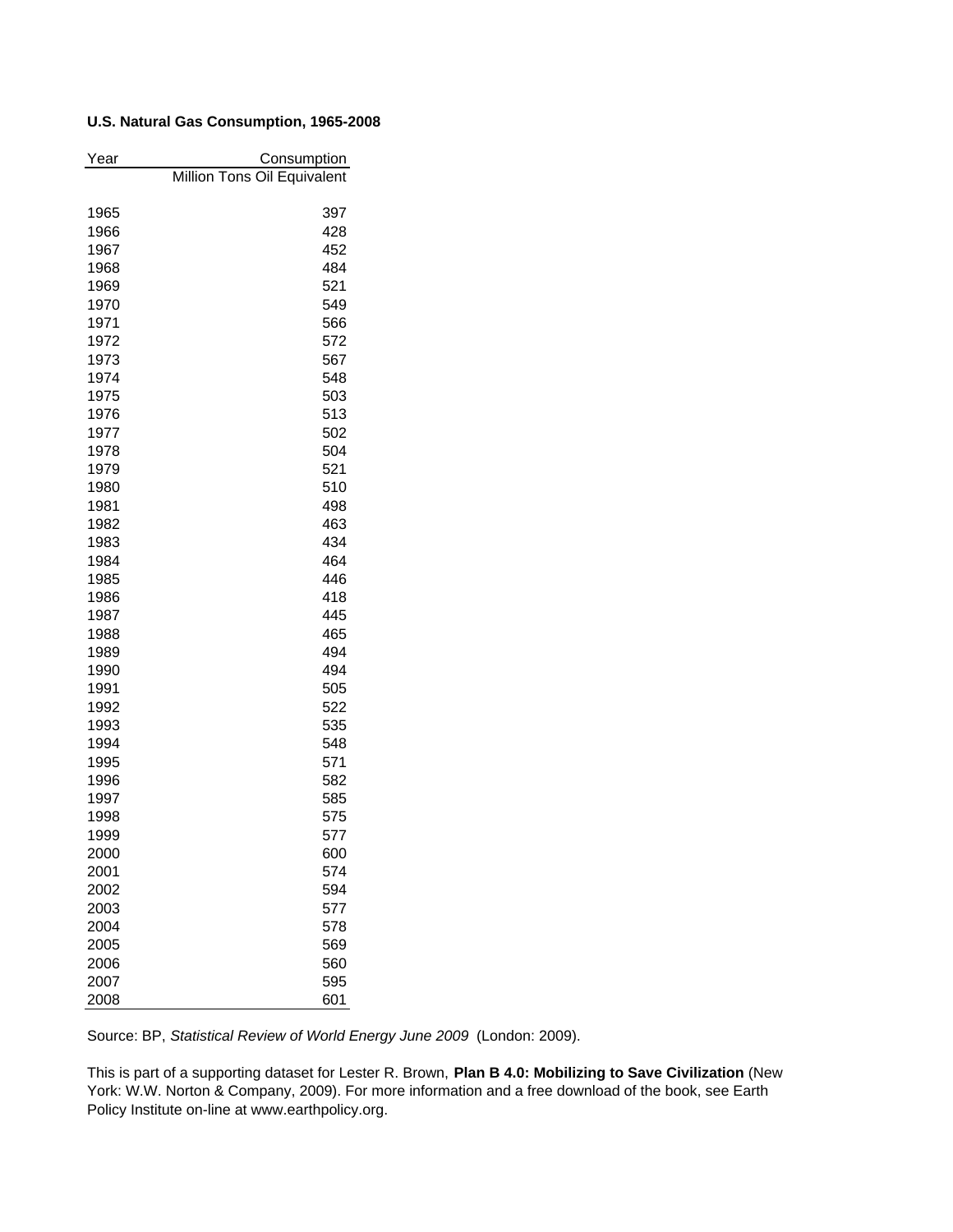

U.S. Natural Gas Consumption, 1965-2008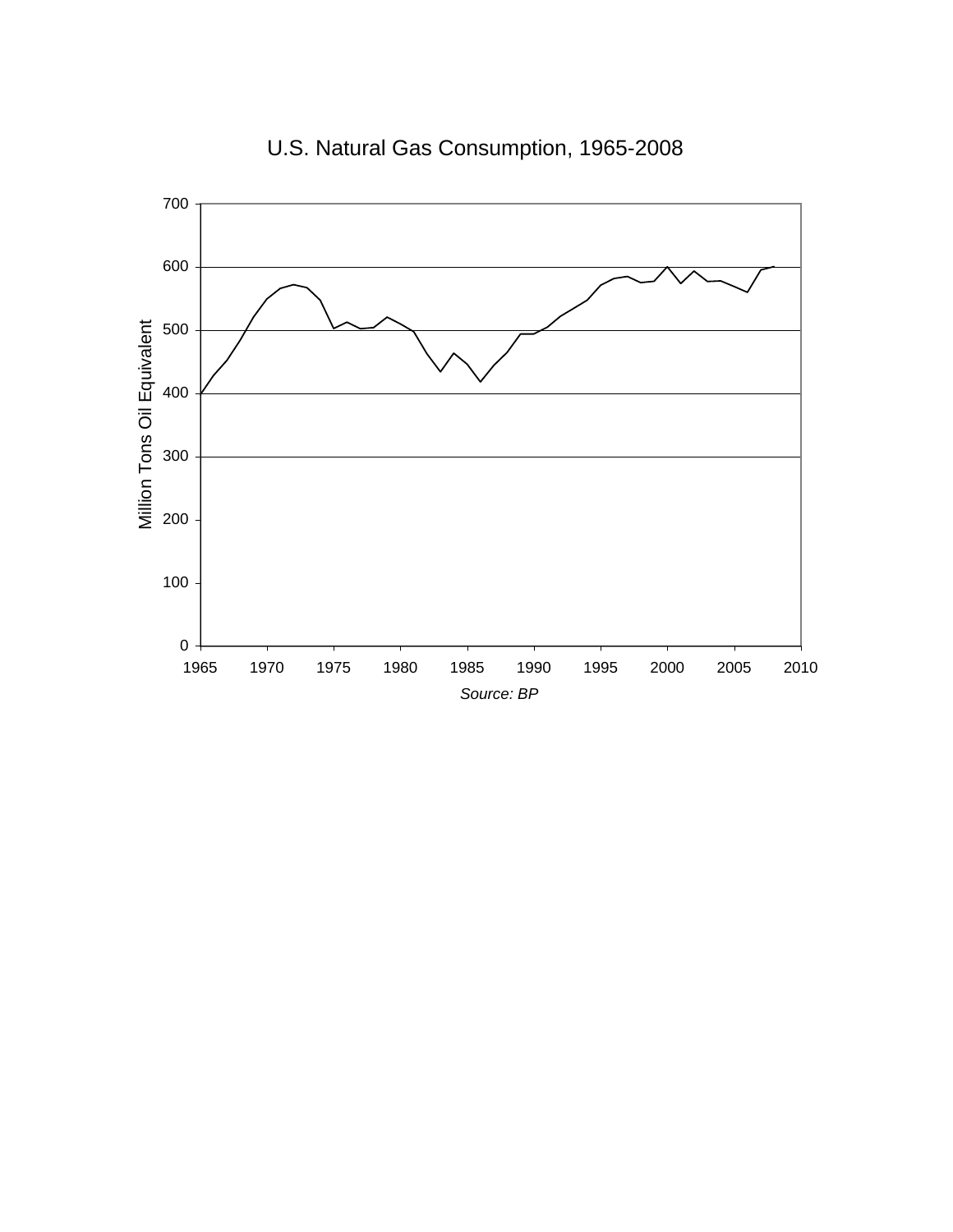## **U.S. Oil Consumption, 1965-2008**

| Year         | Consumption*            |
|--------------|-------------------------|
|              | Million Barrels per Day |
|              |                         |
| 1965         | 11.5                    |
| 1966         | 12.1                    |
| 1967         | 12.6                    |
| 1968         | 13.4                    |
| 1969         | 14.2                    |
| 1970         | 14.7                    |
| 1971         | 15.2                    |
| 1972         | 16.4                    |
| 1973         | 17.3                    |
| 1974         | 16.6                    |
| 1975         | 16.3                    |
| 1976         | 17.5                    |
| 1977         | 18.4                    |
| 1978         | 18.8                    |
| 1979         | 18.4                    |
| 1980         | 17.1                    |
| 1981         | 16.1                    |
| 1982<br>1983 | 15.3<br>15.2            |
| 1984         | 15.7                    |
| 1985         | 15.7                    |
| 1986         | 16.3                    |
| 1987         | 16.7                    |
| 1988         | 17.3                    |
| 1989         | 17.3                    |
| 1990         | 17.0                    |
| 1991         | 16.7                    |
| 1992         | 17.0                    |
| 1993         | 17.2                    |
| 1994         | 17.7                    |
| 1995         | 17.7                    |
| 1996         | 18.3                    |
| 1997         | 18.6                    |
| 1998         | 18.9                    |
| 1999         | 19.5                    |
| 2000         | 19.7                    |
| 2001         | 19.6                    |
| 2002         | 19.8                    |
| 2003         | 20.0                    |
| 2004         | 20.7                    |
| 2005         | 20.8                    |
| 2006         | 20.7                    |
| 2007         | 20.7                    |
| 2008         | 19.4                    |

\* Includes ethanol and biodiesel.

Source: BP, *Statistical Review of World Energy June 2009* (London: 2009).